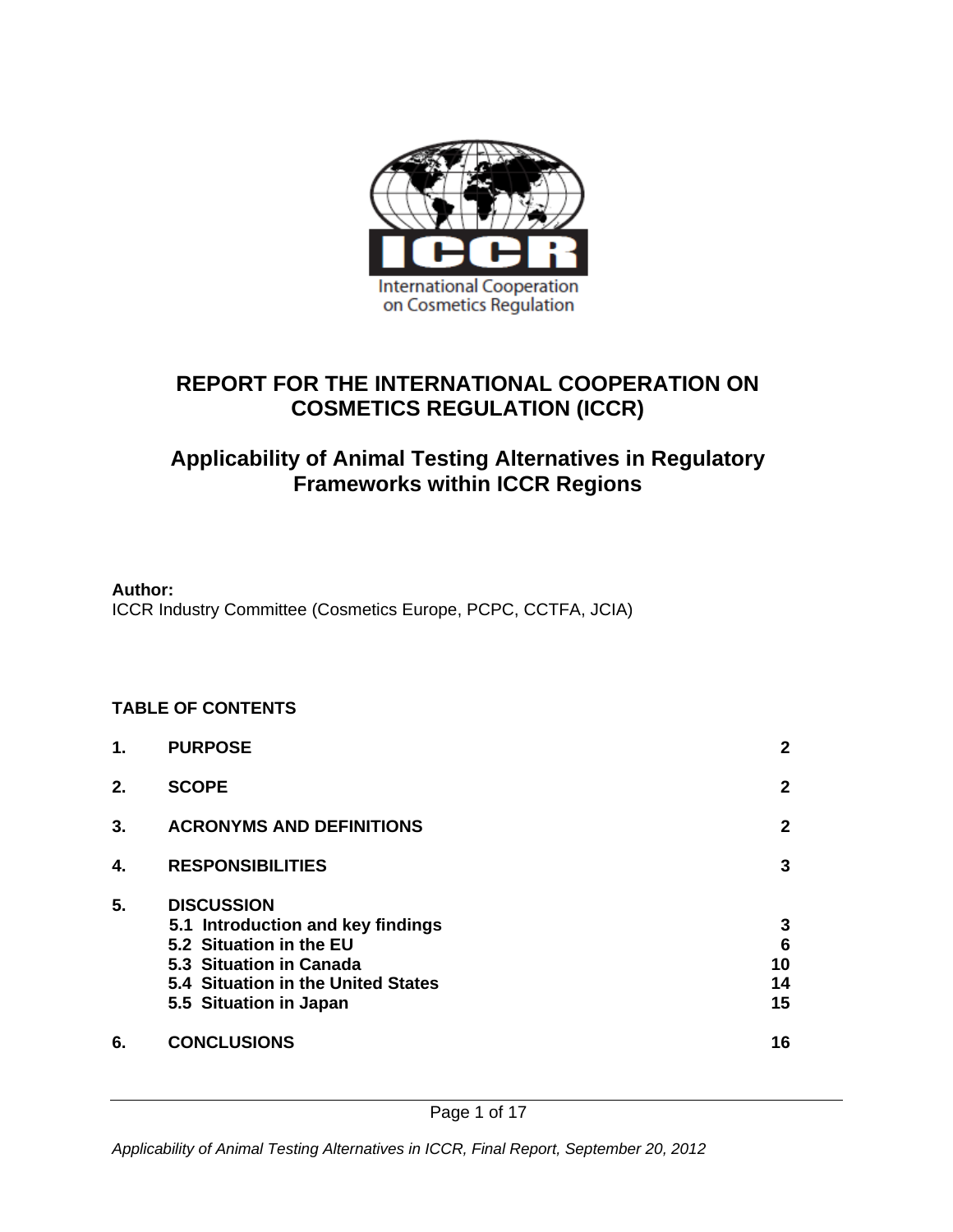# **1. PURPOSE**

Today's drivers (legal, scientific, business and ethical) towards alternatives to animal testing in the area of cosmetics are of international relevance.

The topic of alternatives to animal testing has been a working item for ICCR since its first meeting in 2007, where ICCR regulatory authorities committed to increased collaboration in the area of validation of alternative methods, leading to the creation of ICATM in 2008.

At the ICCR-3 meeting in September 2009, participants welcomed the progress made by ICATM regarding international validation of alternative methods.

Moving the debate beyond the positive and encouraging developments in ICATM, ICCR-4 concluded in 2010 that, in the next phase, attention should be given to regulatory acceptance as a means of promoting the use of alternative approaches to animal testing. Industry presented at ICCR-4 contributions from the four ICCR regions, describing the processes and proposed mechanisms for regulatory acceptance of the use of alternative methods. These contributions were prepared by the respective lead industry associations, in consultation with their respective regulatory representatives to ICCR. Industry committed to consolidating these contributions and to preparing an updated draft document for ICCR consideration, including an introductory section.

Within the existing legal frameworks, this ICCR report can contribute to the development of

- easier identification of alternative methods that can or must be used by industry in compliance with the respective legal frameworks
- reducing the risk of duplication of testing
- identifying areas of opportunity to streamline the regulatory acceptance process between ICCR regions

## **2. SCOPE**

This report provides an overview of processes and mechanisms for the use of alternatives in human safety assessments of cosmetic products and ingredients in the four ICCR jurisdictions.

This report may serve as a basis for further discussions and possible development of principles for the use of alternatives to animal testing in safety assessment.

# **3. ACRONYMS AND DEFINITIONS**

**CIR Cosmetic Ingredient Review** 

| <b>ECVAM</b>  | European Centre for the Validation of Alternative Methods                   |  |
|---------------|-----------------------------------------------------------------------------|--|
| <b>EEC</b>    | European Economic Community                                                 |  |
| <b>ICATM</b>  | International Cooperation on Alternative Test Methods                       |  |
| <b>ICCR</b>   | International Cooperation on Cosmetics Regulation                           |  |
| <b>ICCVAM</b> | Interagency Coordinating Committee on the Validation of Alternative Methods |  |
| <b>JaCVAM</b> | Japanese Center for the Validation of Alternative Methods                   |  |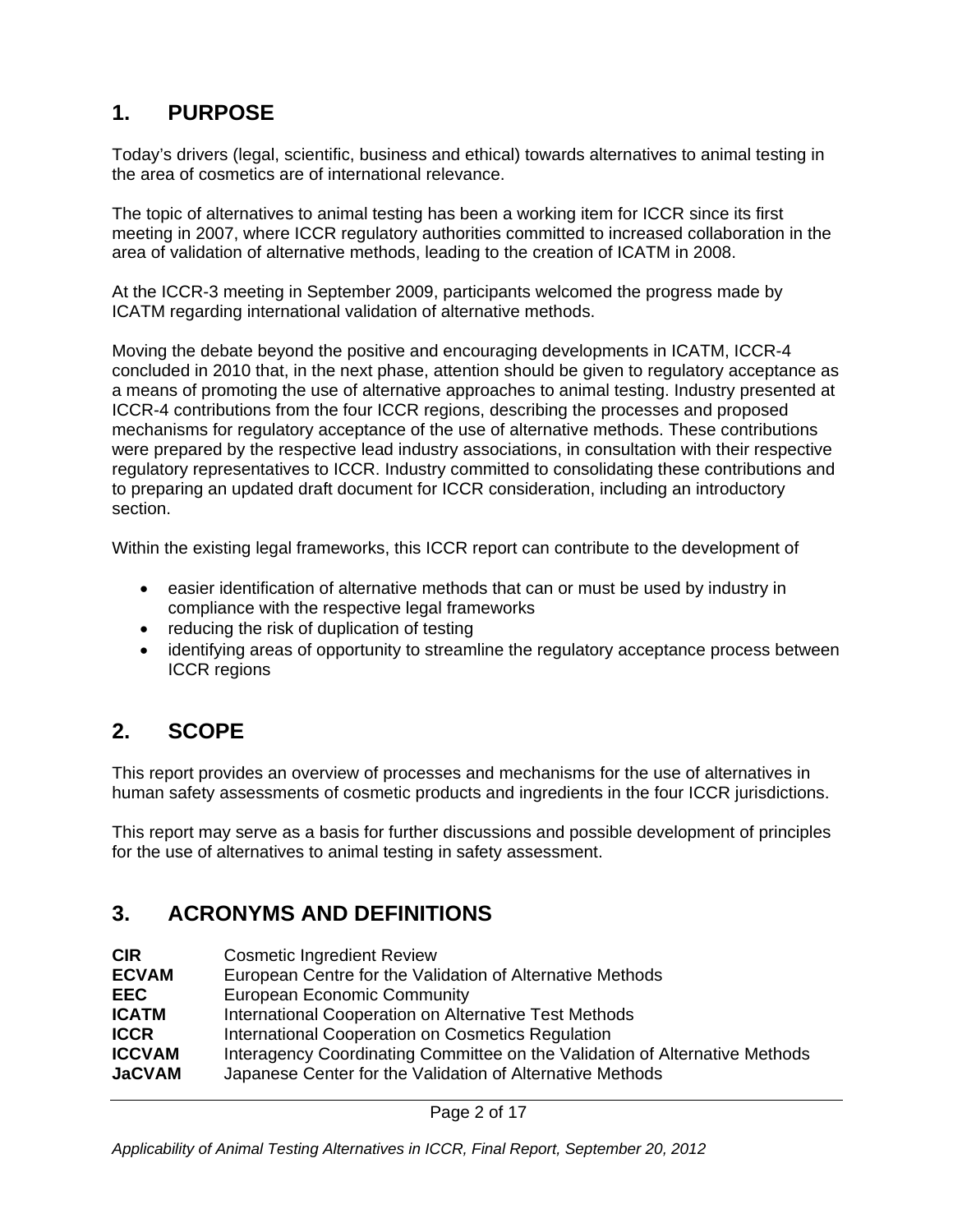| <b>KoCVAM</b>  | Korean Center for the Validation of Alternative Methods                      |
|----------------|------------------------------------------------------------------------------|
| <b>NICEATM</b> | National Toxicology Program (NTP) Interagency Center for the Evaluation of   |
|                | <b>Alternative Toxicological Methods</b>                                     |
| <b>OECD</b>    | Organisation for Economic Co-operation and Development                       |
| <b>REACH</b>   | European Community Regulation on Registration, Evaluation, Authorisation and |
|                | <b>Restriction of Chemical substances</b>                                    |
| <b>SCCS</b>    | European Commission's Scientific Committee on Consumer Safety                |

## **4. RESPONSIBILITIES**

This report for ICCR has been prepared jointly by the lead industry associations represented in ICCR: Cosmetics Europe (EU); Canadian Cosmetic, Toiletry and Fragrance Association**,**  CCTFA (Canada); Japan Cosmetic Industry Association, JCIA (Japan); and Personal Care Products Council, PCPC (US).

It was presented at the ICCR-5 meeting on June 29, 2011 in Paris.

# **5. DISCUSSION**

## **5.1 Introduction**

All ICCR jurisdictions have a general legal framework for cosmetic products which requires them to be safe for consumers under normal use conditions. In order to establish this safety prior to marketing companies carry out safety assessments, which use relevant safety and toxicology information on the product and its ingredients in a weight-of-evidence approach. Such safety assessments can become subject to inspection by authorities be it as part of established in-market control systems (existing in some ICCR jurisdictions) or in case of safety concerns over a marketed product. In addition, applicable chemical legislation may require cosmetic companies to obtain or submit safety data on cosmetic ingredients for occupational and/or environmental regulations.

Animal studies to assess toxicity have historically been considered as the "gold standard" information with which to build a safety assessment. Although the authorities in the four ICCR regions do not prescribe specific test protocols, using alternative studies or approaches to standard OECD test protocols (mainly animal studies) carries a risk that the resulting safety assessment might be challenged or not accepted by regulators.

Common drivers exist in the four ICCR regions towards the use of alternative methods:

The EU has enacted a **legal requirement** as follows (refer to

http://ec.europa.eu/consumers/sectors/cosmetics/files/doc/200315/200315\_en.pdf):

- End animal testing for cosmetic products and ingredients by a certain deadline (2013). Given the internationalisation of cosmetic business, this ban has consequences for the trade between ICCR regions.
- Consumer safety should be established on the basis of **best available science**. Current animal models are well established in routine safety assessments and their limitations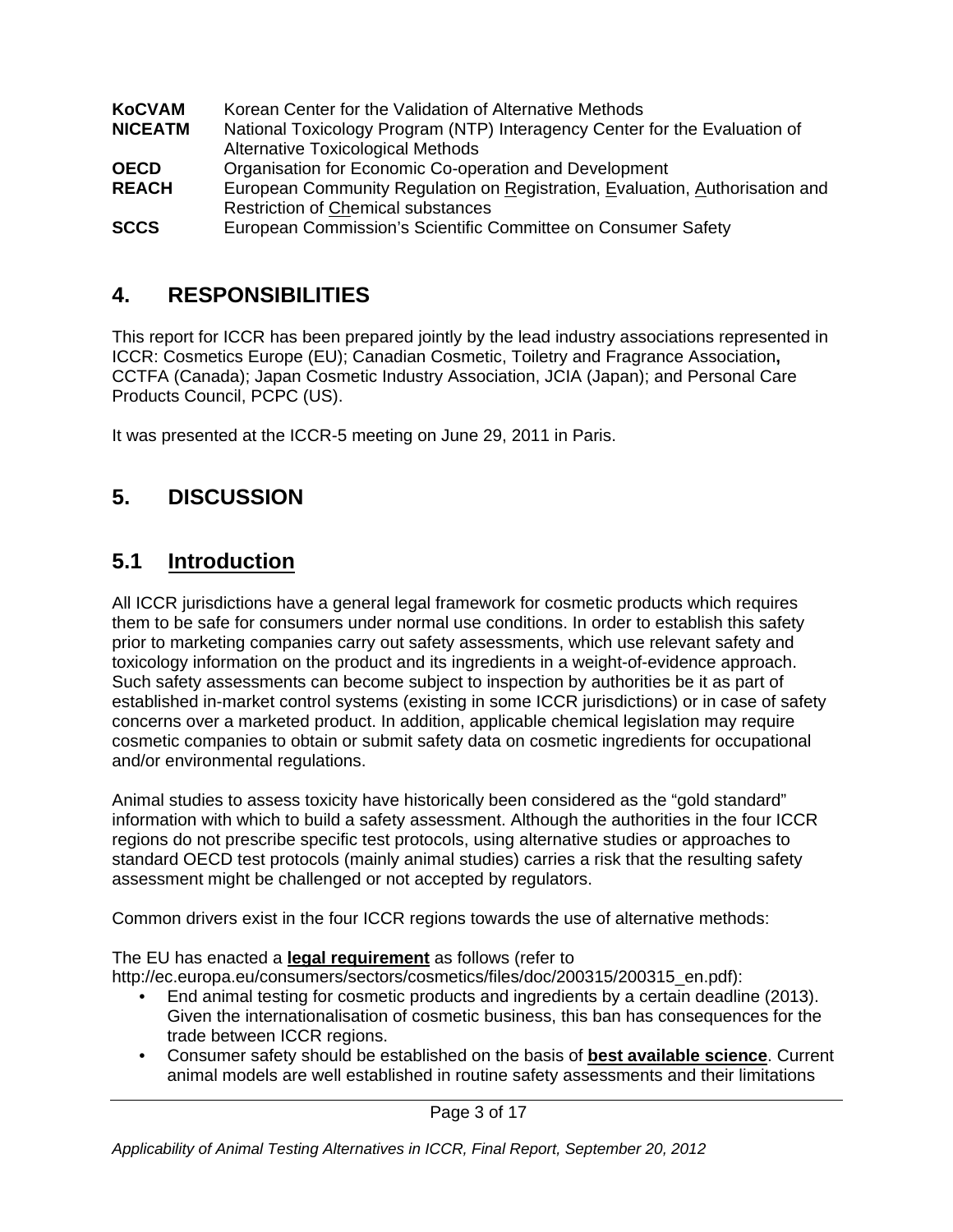with regard to correlation with human effects are well understood. However, recent and emerging tools and technologies will allow a priori identification of specific toxicity mechanisms and pathways and prediction of toxicity, as opposed to empirical observations after the fact in animals, and this with even higher relevance for human safety assessments *(NRC Tox21c –Toxicity Testing in the 21st Century: A Vision and a Strategy. Washington, DC, USA: The National Academies Press. 2007).* 

- There is a clear **business interest** to use well designed and scientifically valid alternative approaches that are faster and cheaper, allowing higher throughput while providing equal or better predictivity of the human situation, provided that these approaches are also accepted in a regulatory context.
- Simple **ethics** dictate that pain is an intrinsic evil whether it is experienced by a child, an adult, or an animal. Society, including companies and regulators, has an obligation to act in ways that will minimize harm and maximize benefits, i.e., to choose an alternative method when it is proven to provide adequate basis for consumer protection.

No uniform definition exists for regulatory acceptance of alternative methods in the area of cosmetics. The term has different meaning in different regulatory contexts, such as:

- In-house cosmetic product/ingredient safety assessment
- Ingredient safety assessments submitted for review by (regulatory) authorities
- Cosmetic companies acting as manufacturers or importers of chemicals

Likewise, mechanisms/procedures for regulatory acceptance differ and include:

- Recognition/tolerance by (control) authorities that manufacturers routinely use alternative approaches in their in-house safety assessments
- Acceptance of scientifically valid safety alternative approaches as part of safety reviews by authoritative review bodies (e.g., CIR, SCCS)
- Formal recommendation/obligation to use certain validated alternative methods in the registration of chemicals (e.g., OECD, REACH)

Regulatory acceptance for alternative methods in the area of cosmetics can therefore ultimately be defined as the acceptance of a safety assessment of a specific product in a given regulatory context.

Validation is an important step leading towards regulatory acceptance of alternative methods. To validate an (alternative) test method is to establish the reliability and relevance of the method for a particular purpose:

- reliability: reproducibility of results (within and between laboratories and overtime)
- relevance: extent to which a test method correctly predicts the biological effect of interest)

Validation, like regulatory acceptance, needs to be seen in the context of the purpose for which the alternative method is used. Alternative methods for in-house purposes are generally validated by the company using them (within defined domains of applicability). Alternative methods intended to replace legally required animal studies (e.g., chemical registration) have to undergo validation by an official validation body.

Valid(ated) alternative methods are today routinely and successfully used by companies as part of cosmetic safety assessments, with some methods being also formally accepted by ICCR authorities and/or OECD (also see the document, "ICATM Current Alternative Test Method Validation and Regulatory Acceptance Status Report for ICCR" dated June 21, 2012,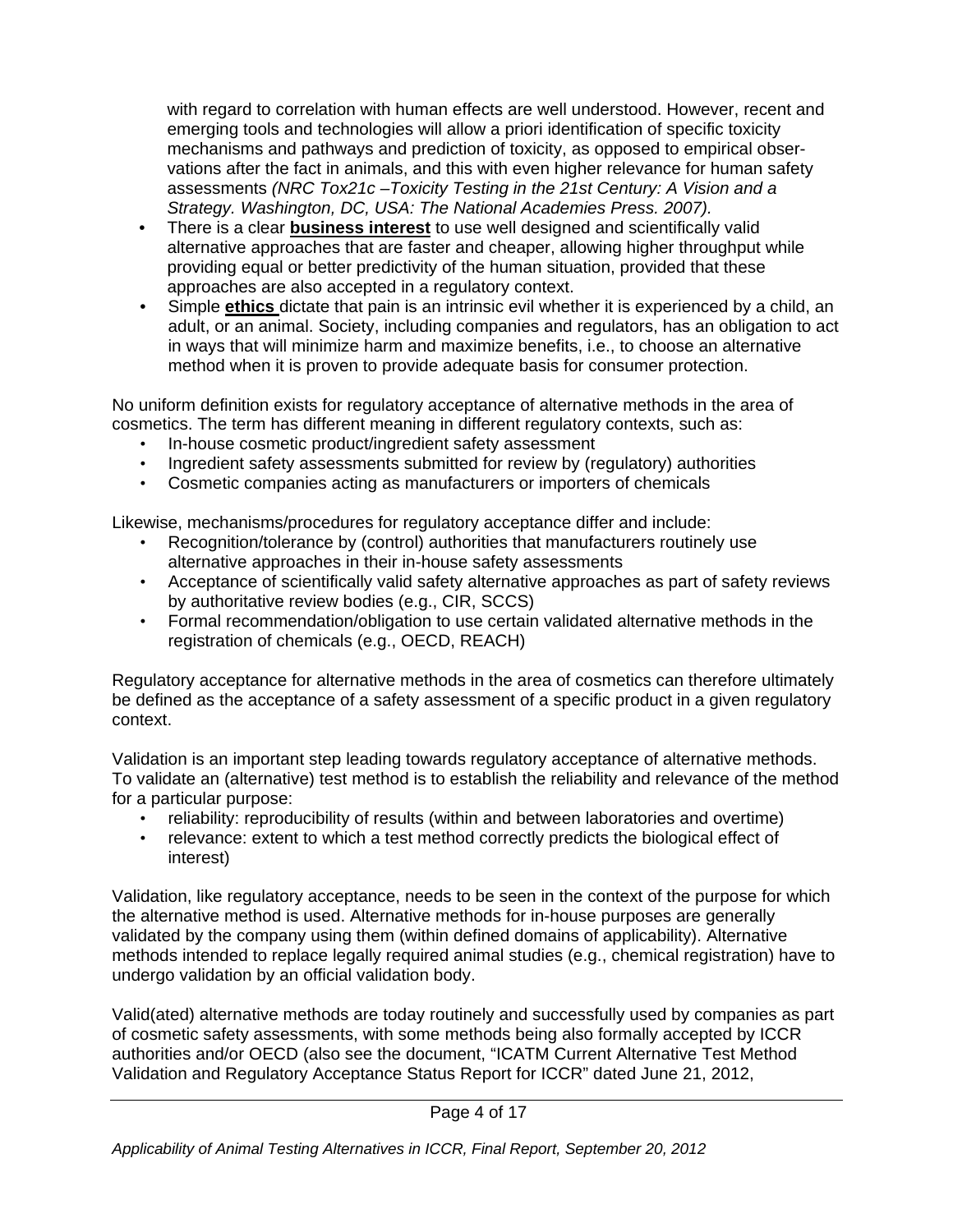#### http://ihcp.jrc.ec.europa.eu/our\_activities/alt-animal-

testing/alt\_test\_cosmetics/ICATM%20Table%20of%20Assays%2021%20June%202012.pdf for details):

- **Phototoxicity**
- Dermal penetration
- Skin corrosivity/skin irritation
- Genotoxicity
- Eye irritation
- Skin sensitisation

It has become clear, however, that one-for-one replacement of one animal study with one invitro method is only possible for a limited number of toxicity endpoints. Single *in vitro* assays are generally insufficient to simulate a whole pathway of toxicity, although they may be reliable and relevant for a particular step in a toxicity pathway. Alternative approaches for more complex toxicity endpoints will need to be made from tool boxes of non-animal (*in silico*, *in chemico,* and *in vitro)* test methods, where each test method is:

- mechanistically relevant
- robust and reproducible

Individual tests will need to be combined differently in testing strategies to allow hazard characterisation and/or risk assessment of a large variety of chemicals and products. Safety assessments (and their regulatory acceptance) will increasingly require knowledge and understanding of how non-animal methods need to be combined and applied in a case-by-case approach.

Therefore, researchers, safety assessors, and regulators need to agree on general acceptance criteria to allow assessment whether the methods and strategies that they develop, use, or control in a given context are scientifically sound and mechanistically based, reliable, relevant, predictive, robust, easily applicable to cosmetics, backed by data.

ICATM was formed to improve the procedures and timelines for international acceptance alternative methods. ICATM is an international cooperation established under a memorandum of understanding among ICCVAM (USA), ECVAM (EU), JaCVAM (Japan), KoCVAM (Korea) and Health Canada. The agreement is to collaborate where possible on the design, conduct, and peer review of validation studies for alternative methods. This is intended to increase the likelihood that a method is validated and to promote agreement on recommendations regarding the suitability of alternative methods for regulatory use. Ultimately, the goal is a harmonized ICATM recommendation. A table of alternative methods validated by ICATM can be obtained from the ICCR Secretariat.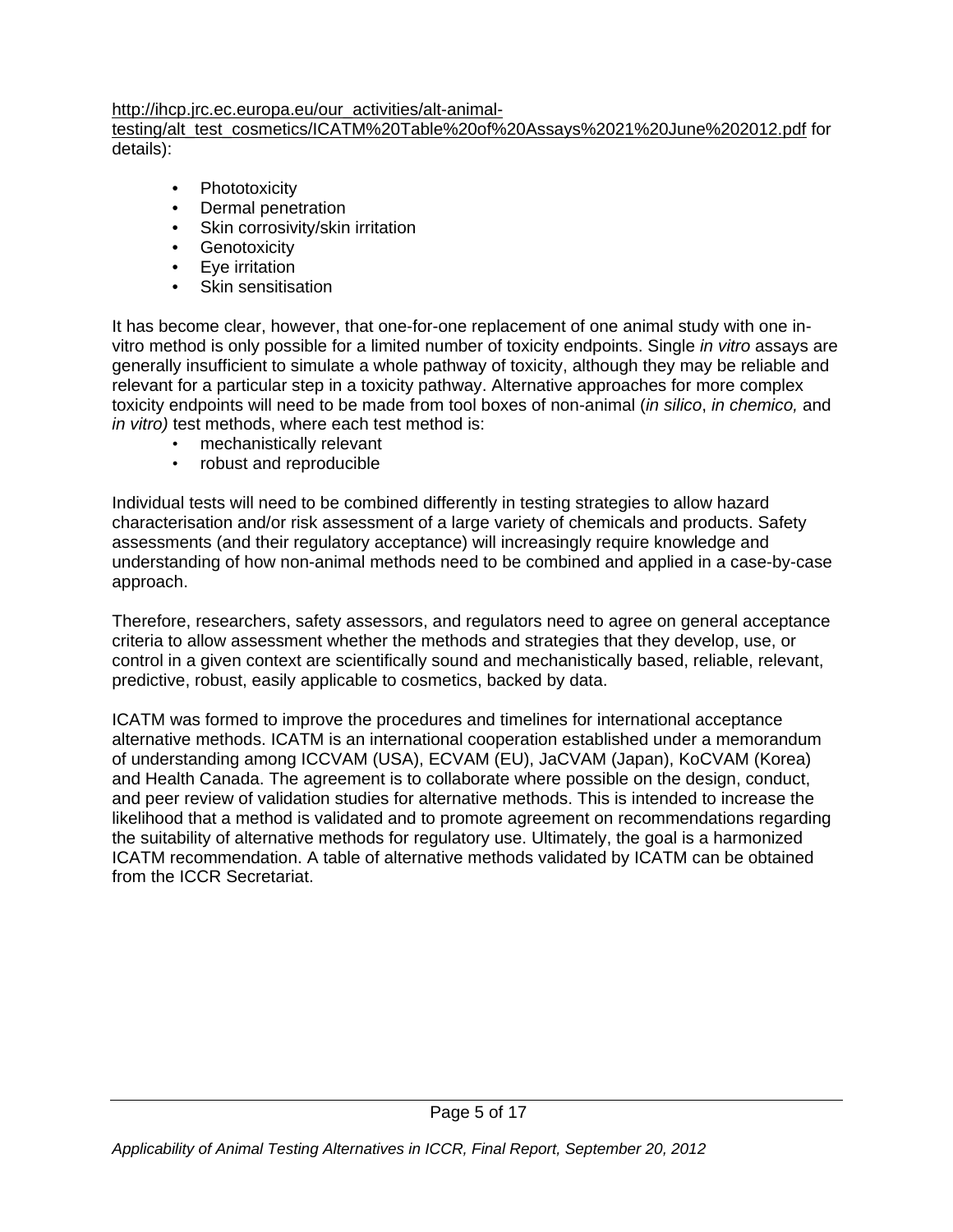# **5.2 Situation in the EU**

In the EU there are three main scenarios under which the concept of "regulatory acceptance" of alternative methods becomes specifically relevant in the context of cosmetic products and ingredients:

- In market-control of a cosmetic product safety assessment by the National Control Authorities under the terms of the EU Cosmetics Directive (76/768/EEC)
- Submission of a safety dossier to the European Commission/SCCS with a view of listing a substance in the Annexes of the Cosmetics Directive (76/768/EEC)
- Registration of a new chemical substance above 1 tonne (1000 kg), with an intended use as a cosmetic ingredient under the EU Chemical Regulation REACH

The traditional way of thinking about regulatory acceptance (and validation) has been along the lines of a one-to-one equivalency in which one specific regulatory animal test is replaced by one alternative method. This paradigm has shifted and it is now largely accepted that the way forward is in integrated testing strategies, in particular when addressing complex toxicological endpoints. Besides their inherent scientific complexity, integrated testing strategies will also pose new challenges for the established procedures for validation and regulatory acceptance. This is acknowledged by EU validation experts, where work has started to adapt the standard procedures. However, the topic has yet to be raised as a priority in discussions on regulatory acceptance.

#### **5.2.1 In market-control of a cosmetic product safety assessment by the National Control Authorities**

The EU Cosmetics Directive 76/768/EEC and its successor EU Regulation 1223/2009, require that cosmetic products must be safe, i.e., not cause damage to human health when applied under normal or reasonably foreseeable conditions of use. The person (legal or physical person) responsible for placing the product on the market must be able to demonstrate this safety on the basis of a safety assessment. The Competent Authorities of the EU member states are under the legal obligation to enforce this legal requirement and will therefore carry out control inspections to ensure that companies have carried out adequate safety assessments.

The EU legislation does not require a fixed data set or specific methods for a cosmetic-product safety assessment. It recognizes, however, that the safety assessment of a finished cosmetic product can be based on the toxicological profiles of its ingredients and in-use exposure conditions.

The vast majority of cosmetic ingredients are substances or mixtures with multiple industrial uses beyond cosmetics. A basic (tonnage driven) data package is established under chemical legislation for classification/labelling and registration purposes, and generally provided by the chemical supplier to the downstream manufacturers. As a result, the testing methods used to characterise the toxicological profile of cosmetic ingredients are in most cases those described under EU Chemical legislation (REACH Test Methods Regulation (EC 440/2008) and in the "OECD Guidelines for the Testing of Chemicals"). Among them are some alternative methods to animal tests. These alternative testing methods, being officially recognised by EU legislation for chemicals, are also accepted by the control authorities in the context of cosmetic safety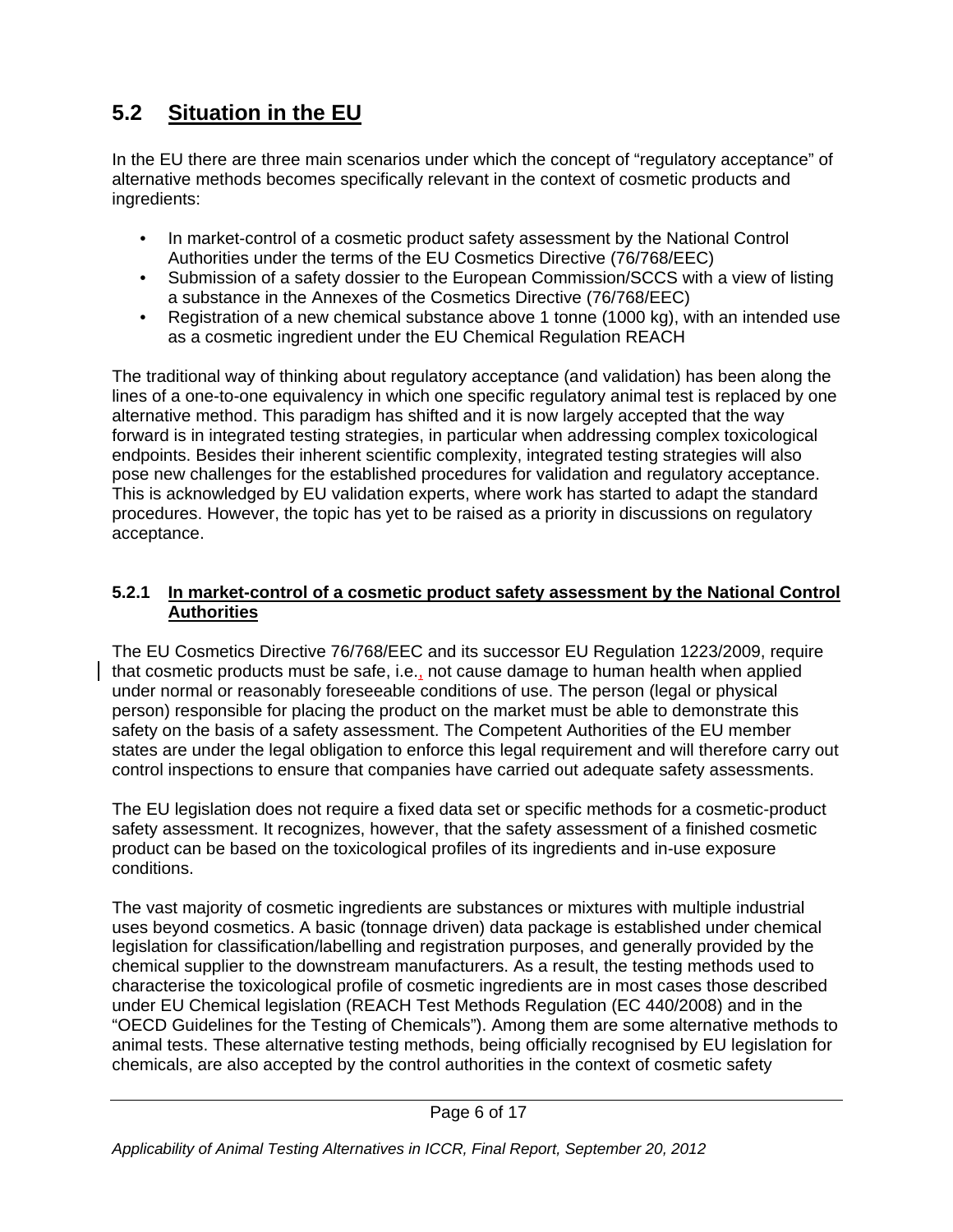assessments. REACH strongly encourages the use of alternative test methods, but does not prohibit (and in some cases may actually require) the use of animal-based toxicity tests.

The EU Cosmetics legislation considers, in theory, the possibility that alternative methods might become available for cosmetic product/ingredient safety assessments which are not applicable for all uses of chemical ingredients. After formal validation of such cosmetic-specific methods by ECVAM, and an opinion by the SCCS, they can be adopted at the EU level through listing in Annex IX of the EU Cosmetics Directive. There is currently no alternative method listed in Annex IX, because the alternative methods validated so far are applicable to wide chemical use categories.

The chemical data package described above is tonnage-driven and focused on hazard identification rather than on dose-response. Consequently, it is not always sufficient for a full safety assessment of a substance in a specific cosmetic product. In that case, the cosmetics company complements the basic safety data package with additional data available 'upstream' or 'sidestream' to the cosmetic use of the substance (i.e., from the chemical industry or downstream users other than cosmetics), with peer reviewed literature and/or with additional studies. Data may be available/generated according to standard testing protocols or in-house validated methods and approaches.

The EU legislation encourages the use of data from all existing sources following a weight-ofevidence approach.<sup>1</sup> Examples of safety information that is used as part of a weight-of-evidence approach to address pivotal toxicological endpoints include:

- Existing animal data that may not have been generated in accordance with the latest test guideline method, but which can be considered by the safety assessor as are scientifically sound.
- Threshold of Toxicological Concern (TTC), based on the principle of a human threshold exposure for all chemicals, below which there is a very low probability of an appreciable risk to human health
- *In vitro* data or alternative data from valid test systems (in-house experience or formally validated) to use as a screening study to predict toxicity.
- Human (clinical) data, including data from other industries such as food and medicinal products manufacturers. Data from human studies can also be required by the safety assessor, if the formulation is considered innovative.
- Data gathered from post-marketing surveillance, including information from self reporting from consumers as well as information from medical professionals such as dermatologists.
- Read-across approaches, based on the chemical structure and properties in order to predict toxicity of the ingredient (including QSAR or other *in-silico* computational tools.

<sup>1</sup>  $1$  "Weight of evidence" is based on collecting and using data from all available sources, including multiple toxicological studies in both humans and animals, but also alternative data with consideration to the quality of the data obtained. In essence, it means the maximization of the use of existing toxicological information where ever possible.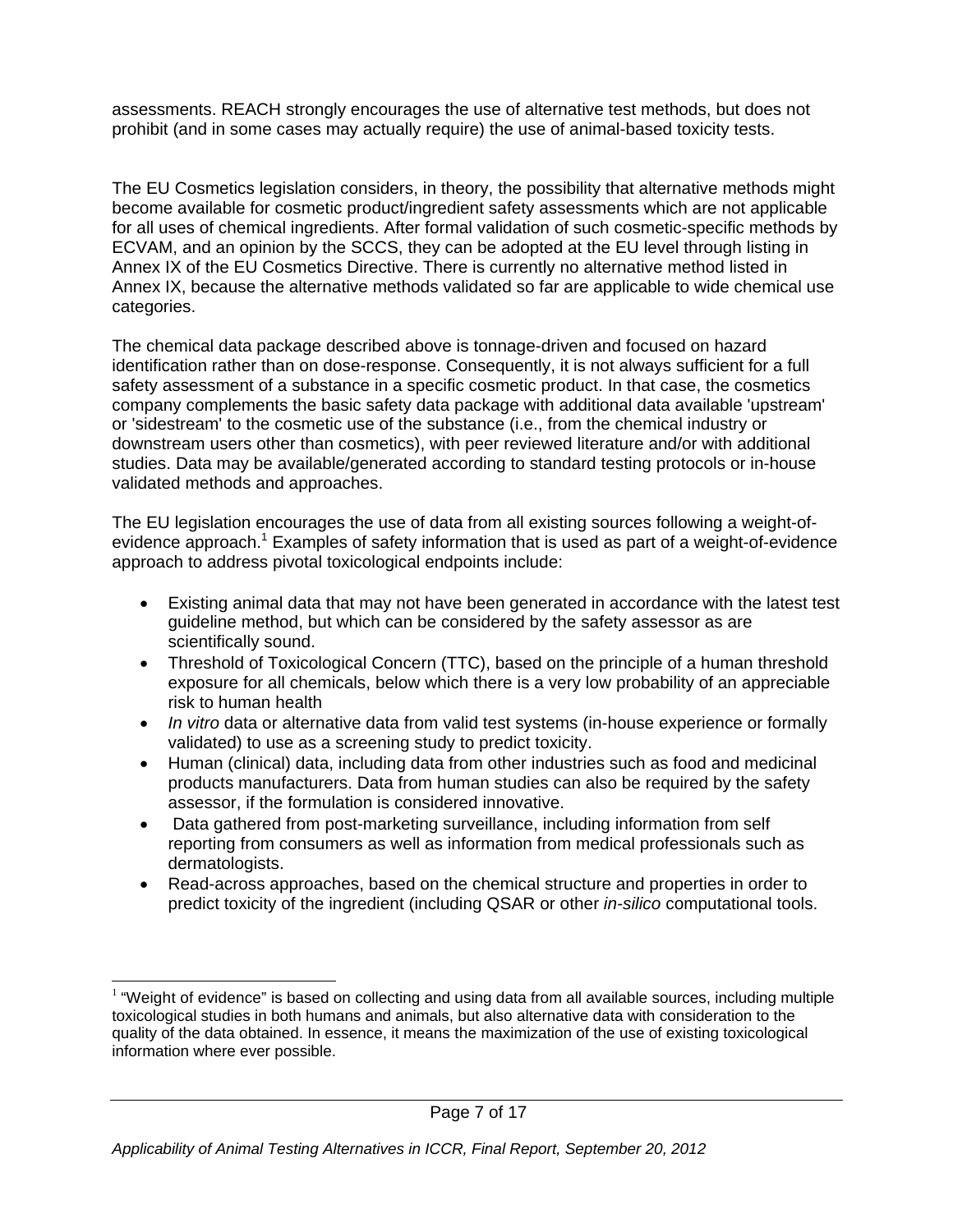There is no formal process for regulatory acceptance of a weight-of-evidence approach in cosmetic safety assessments. In practice, companies will demonstrate scientific validity and appropriateness on a case-by-case basis to demonstrate the safety of a specific cosmetic product.

#### **5.2.2 Submission of a safety dossier to the European Commission/SCCS with a view of listing a substance in the Annexes of the Cosmetics Directive (76/768/EEC)**

The Cosmetics Directive ensures that substances can only be listed on the Annexes of the Cosmetics Directive after an evaluation of their safety by the SCCS. The legislation does not specify a fixed data set or methods that need to be submitted in such a case. However, guidance is given by the SCCS with regard to the areas of potential toxicity that need to be addressed.

The SCCS commonly accepts results from toxicological test procedures reported in the REACH Test Methods Regulation (EC 440/2008) and from the OECD Guidelines for the Testing of Chemicals. They represent the basic toxicity testing procedures needed to evaluate different toxicological endpoints and are internationally accepted as being the result of long-term scientific agreement. Over the years, several alternative methods have been formally validated and taken up in the REACH Test Methods Regulation (EC 440/2008). The SCCS has assessed all of them for their applicability in the context of cosmetics ingredient safety assessment and issued formal endorsements. On an annual basis, the SCCS issues an updated memorandum where it reviews, by toxicological endpoint, the status of availability of acceptable alternative methods.

As described above, in theory alternative methods could be validated specifically for cosmetic safety assessments, be reviewed by the SCCS, and receive formal regulatory acceptance through inclusion in Annex IX of the Cosmetics Directive. For the reasons stated before, this is not a likely scenario (i.e., alternative methods are not cosmetic-specific but applicable to wide chemical use categories).

Beyond this formal acceptance of generally recognized methods, the SCCS recognises that safety assessment should not be seen as a checklist and that many possible data sources exist (data obtained from animal studies, *in vitro* experiments, QSAR calculations, clinical studies, epidemiological studies, and human accident data). Although attempts have been made to incorporate some standardised procedures, exposure patterns, formulation types, etc., the SCCS states that the safety evaluation of cosmetic ingredients and finished products remains a scientific exercise that can only be performed on a case-by-case basis.

In this context the SCCP (Scientific Committee on Consumer Products, forerunner to SCCS) has on some occasions accepted in the past certain methods as "valid" in the assessment of specific ingredient dossiers on a case-by-case basis (e.g., test methods for assessing salicylic acid in rinse-off hair care products). These methods have not necessarily gone through the complete validation process, but the Committee considered them acceptable when they had a sufficient amount of experimental data supporting their relevance and reliability. The SCCS also emphasizes the potential usefulness of methods which have not been formally fully validated for screening purposes and for the testing of finished cosmetic products.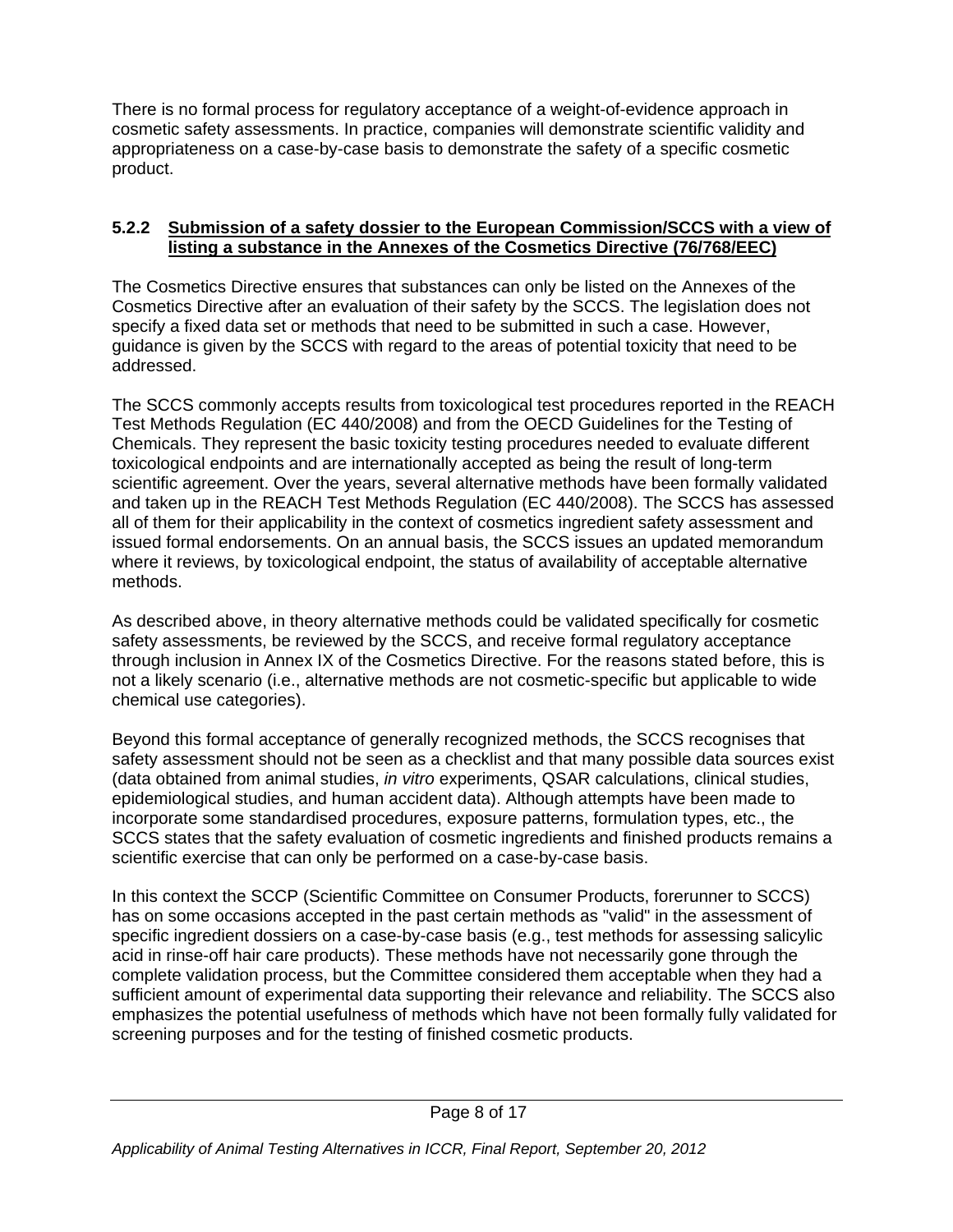#### **5.2.3 Registration of a new chemical substance with an intended use as a cosmetic ingredient under the EU Chemicals Regulation REACH (above one tonne)**

Certain classes of active ingredients are often developed specifically for cosmetic use (e.g., hair dyeing ingredients, ultraviolet (UV) filters). For companies (including suppliers) developing new chemical substances as cosmetic ingredients, information on toxicity (hazard identification) is needed early on in the development process for:

- early screening of the toxicity of substances to identify suitable candidates for further development
- prediction of the toxicity of substances under in-use conditions in order to assure the safety of participants in human trials
- Registration dossier under REACH

REACH prescribes a certain data set, following specific test methods. As stated above, the content is tonnage driven and focusing on hazard identification. Where in-vitro tests have been formally validated and adopted into the REACH Test Methods Regulation (EC 440/2008), they may be used for hazard identification and as part of a Chemical Safety Assessment (CSA).

Adaptation of the prescribed standard protocols is possible under certain circumstances. Specific rules for adaptation are provided in the testing annexes of REACH and general rules are laid down in Annex XI, supplemented by guidance in REACH Guidance Documents.

- Weight-of-evidence assessment can be acceptable to combine the information from a number of studies, none of which were conducted to recognised international standards. However, when taken together they can be used to meet the REACH information requirements and be sufficient for a CSA.
- The use of (Quantitative) structure activity relationships (QSAR) is considered a potential useful way to minimise animal testing for the future.
- Grouping and read across have been recognized in a regulatory context, for example, in the OECD High Production Volume Chemical (HPV) programme. This experience has been adapted by the EU for REACH and included in the REACH guidance document.
- In order to identify the presence of a hazard (positive results) a test is considered acceptable if it meets the ECVAM criteria for acceptance into the pre-validation process. For negative outcomes to be accepted; the test must have been formally validated.

Regulatory acceptance of alternative results/waiving of standard animal tests will become apparent after the first registration deadline under REACH (end 2010).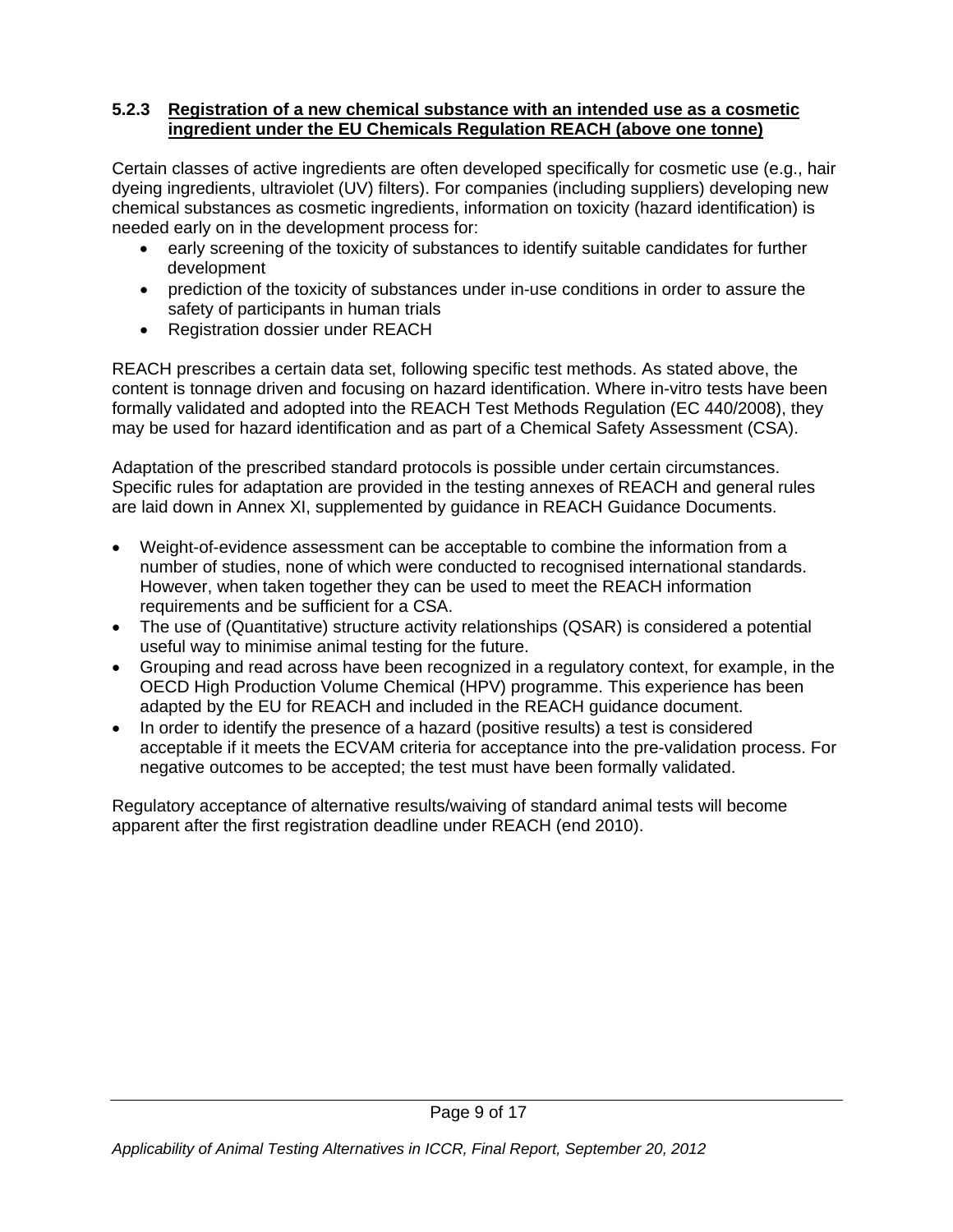# **5.3 Situation in Canada**

#### **5.3.1 Test methods in current Canadian Legislation applicable to cosmetics and personal care products**

The regulation of personal care products in Canada tends to be complex since products and their ingredients are regulated by a number of laws. This section on Canada will outline the laws that govern personal care products and the conditions under which data may be required, which may or may not be based on animal testing.

#### **5.3.1.1 Definitions and applicable legislation**

All personal care products are regulated under the *Food and Drugs Act* (F&DA), and, depending on their purpose, representation and/or ingredients, may be regulated by one of three regulations under the Act:

- Products that cleanse, improve, or change the complexion, skin, hair or teeth are defined as cosmetics and fall under the *Cosmetic Regulations*. Cosmetics include beauty preparations (makeup, perfume, skin cream, nail polish) and grooming aids (soap, shampoo, shaving cream, deodorant).
- Products that treat, mitigate, or prevent a disease or disorder, or that modify an organic function of the body are defined as drugs. If the active ingredients are synthetically derived, they fall under the *Food and Drug Regulations*. Where the active ingredients are from a naturally-occurring source, they fall under the *Natural Health Products Regulations*.

In addition to the *Food and Drugs Act*, all raw materials found in personal care products, prior to their manufacture and sale as cosmetics, drugs or natural health products, are subject to *Canadian Environmental Protection Act* (CEPA) (see Section 5.2.2 for more information).

#### **5.3.1.2 Requirements for animal tests**

Although manufacturers are required to demonstrate the safety of their personal care products, there are no prescribed test methods that a company must use under the F&DA and its regulations. Regulators recognize that the global cosmetics industry strives for alternatives to animal testing, and in many cases, where appropriate, allow a company to demonstrate safety or efficacy under the regulations using data available in the scientific literature, in-house readacross data on analogues, quantitative structure-activity relationships (QSARs), alternative-toanimals test methods or human clinical tests. These are determined case by case by Health Canada risk assessors, depending on a number of factors such as the history of the substance, its use, the regulatory requirements that are being triggered, as well as the quality and validity of the alternative data. In spite of these allowances, there may be circumstances where the demonstration of safety cannot be achieved without the use of animals, for example, where an *in vitro* test is positive for mutagenicity or in the rare case where a personal care product active ingredient may need to undergo clinical trials, which would entail a battery of *in vivo* animal tests prior to testing in humans.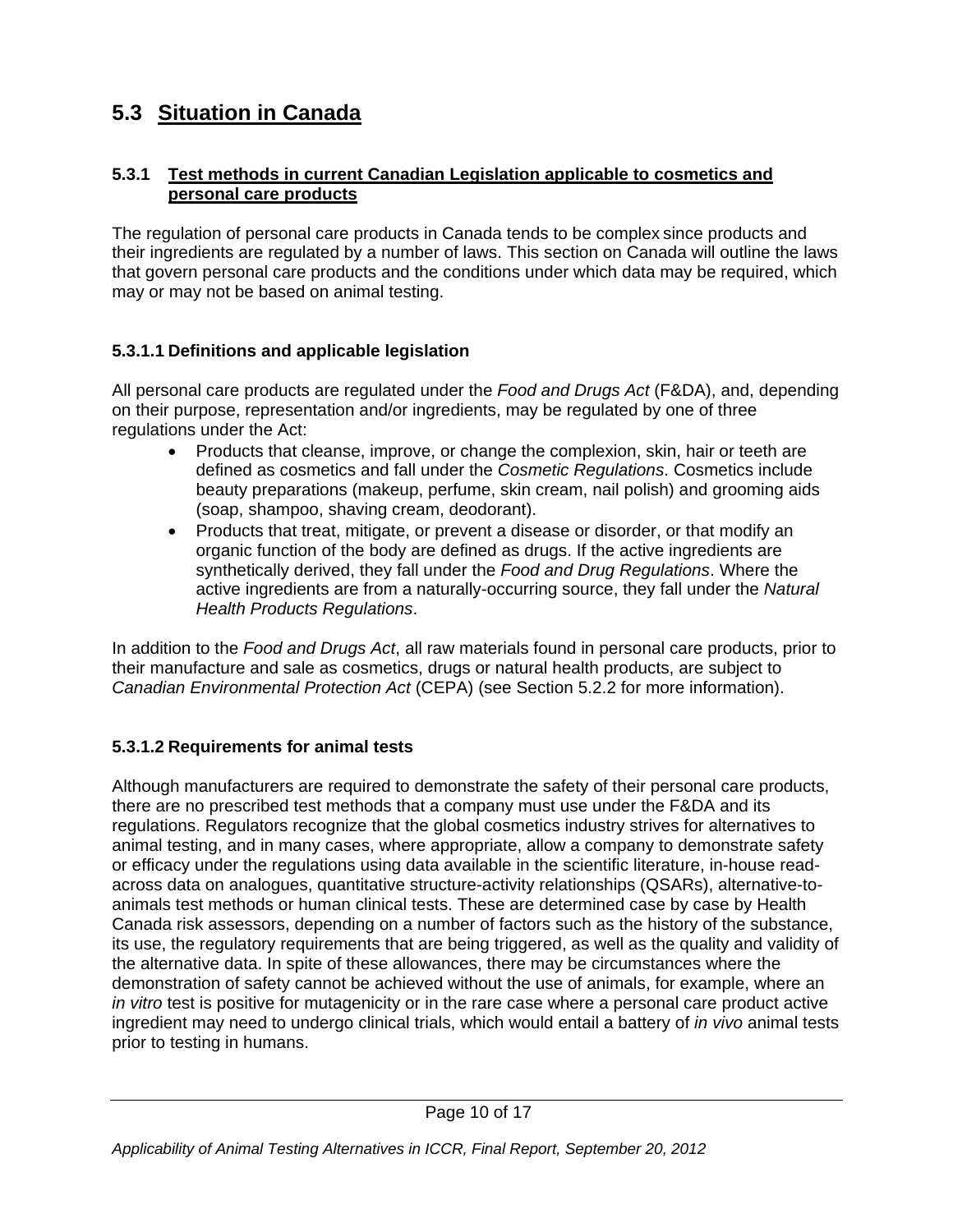The only regulations that clearly prescribe specific test methods for personal care product ingredients under Canadian law are the *New Substances Notification Regulations* under the *Canadian Environmental Protection Act* (CEPA). The OECD Guidelines for the Testing of Chemicals are considered the "gold standard" for test methods, but the New Substances Program can accept analogues, QSARs, *in vitro* tests, or other alternative tests for assessment where appropriate*.* Further details can be found in the following section (5.2.2).

#### **5.3.2 Canadian Environmental Protection Act (CEPA)**

The ingredients used in cosmetics and other F&DA regulated commodities are currently subject to CEPA. Such substances are divided into "new" and "existing" categories, depending on whether they are found on the Domestic Substances List (DSL). Existing substances are those found on the DSL and are currently subject to prioritization for assessment under the Chemicals Management Plan. While "new substances" are considered to be those which are not on the DSL, there is a special subcategory of products found on the In-Commerce List (ICL) that are not on the DSL, but were on the Canadian market prior to 2001. The regulation, assessment and screening of these ICL substances have been deferred to future management outside of the "new" or "existing" management frameworks.

### **5.3.2.1 New Substances**

New substances are those which are introduced to Canada (manufactured domestically or imported) as raw materials or contained in a formulation, and are not found on the DSL. These substances are subject to the *New Substances Notification Regulations* (NSNR), which outline the endpoints that companies must submit for assessment for potential human and environmental risks. The data required for submission depends on the type of substance (chemical versus polymer) and the annual amount a company is importing or producing domestically, and are separated into "Schedules". While very little toxicological test data may be required for the lower annual levels of import/manufacture, animal data may be required at higher annual levels (1000 kg/year or more), such as:

- Acute oral, dermal, or inhalation mammalian toxicity test
- Ecotoxicological data in the form of data from one acute fish, daphnia, or algae toxicity test in respect of the chemical
- *In vivo* mammalian mutagenicity test
- A 28-day mammalian repeated dose toxicity test

Currently, validated non-animal testing alternatives exist to address typical endpoints for the first two types of data above. Although the NSNR specify that an *in vivo* mammalian mutagenicity test is required, there are validated *in vitro* testing methods that could be substituted to address this third endpoint in the NSNR mutagenicity/genotoxicity test battery, particularly where these *in vivo* endpoints clearly demonstrate that the substance is negative for mutagenicity and clastogenicity, further supported by the absence of known structural alerts. In this case, a waiver for *in vivo* mammalian mutagenicity can be requested. With respect to repeated-dose toxicity, there are no adequate non-animal test methodologies at this time.

The NSNR prescribe test protocols consistent with OECD Guidelines for the Testing of Chemicals that are current at the time the test data are developed. The Guidelines are set out in Annex 1 of the OECD Decision of the Council Concerning the Mutual Acceptance of Data in the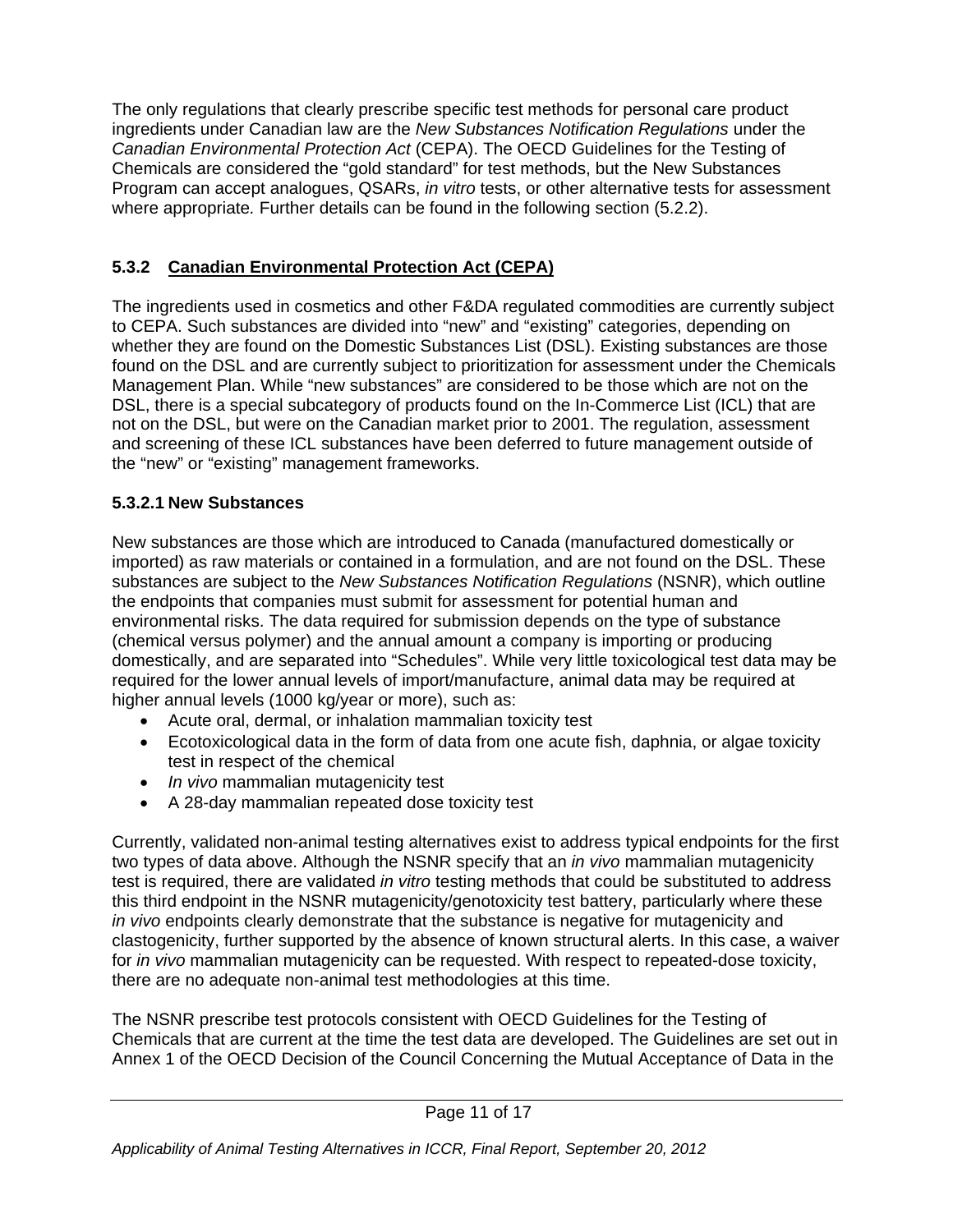Assessment of Chemicals, adopted by the Organisation for Economic Co-operation and Development on May 12, 1981.

#### **5.3.2.2 Existing Substances**

There are no specific test requirements for existing substances (i.e., on the DSL). Assessment of these substances are based on a weight-of-evidence approach taking into account modeled information, existing information found in the scientific literature or that manufacturers already have in their possession, and supplemental data, as might be provided by interested stakeholders. The methodologies and endpoints of such additional studies are not prescribed by law.

#### **5.3.3 The Food and Drugs Act**

#### **5.3.3.1 Cosmetic Regulations**

There are no specific requirements under the *Cosmetic Regulations* for manufacturers to provide animal test data. Manufacturers are only required to provide safety substantiation data to support the safety of certain ingredients and none specifically request the generation of animal data. Normally, existing data are used, with a weight-of-evidence approach taken in the risk assessment of an ingredient or product. Therefore, should alternative test methods be endorsed by Health Canada, a regulatory amendment to the *Cosmetic Regulations* is not likely to be required.

#### **5.3.3.2 Food and Drug Regulations**

The *Food and Drug Regulations (FDR)* differentiate between a New Drug and a drug previously authorized and in use in the Canadian market for an extended period of time, specifically:

**C.08.001** For the purposes of the Act and this Division, "new drug" means (a) a drug that contains or consists of a substance, whether as an active or inactive ingredient, carrier, coating, excipient, menstruum or other component, that has not been sold as a drug in Canada for sufficient time and in sufficient quantity to establish in Canada the safety and effectiveness of that substance for use as a drug;

(b) a drug that is a combination of two or more drugs, with or without other ingredients, and that has not been sold in that combination or in the proportion in which those drugs are combined in that drug, for sufficient time and in sufficient quantity to establish in Canada the safety and effectiveness of that combination and proportion for use as a drug; or

(c) a drug, with respect to which the manufacturer prescribes, recommends, proposes or claims a use as a drug, or a condition of use as a drug, including dosage, route of administration, or duration of action and that has not been sold for that use or condition of use in Canada, for sufficient time and in sufficient quantity to establish in Canada the safety and effectiveness of that use or condition of use of that drug.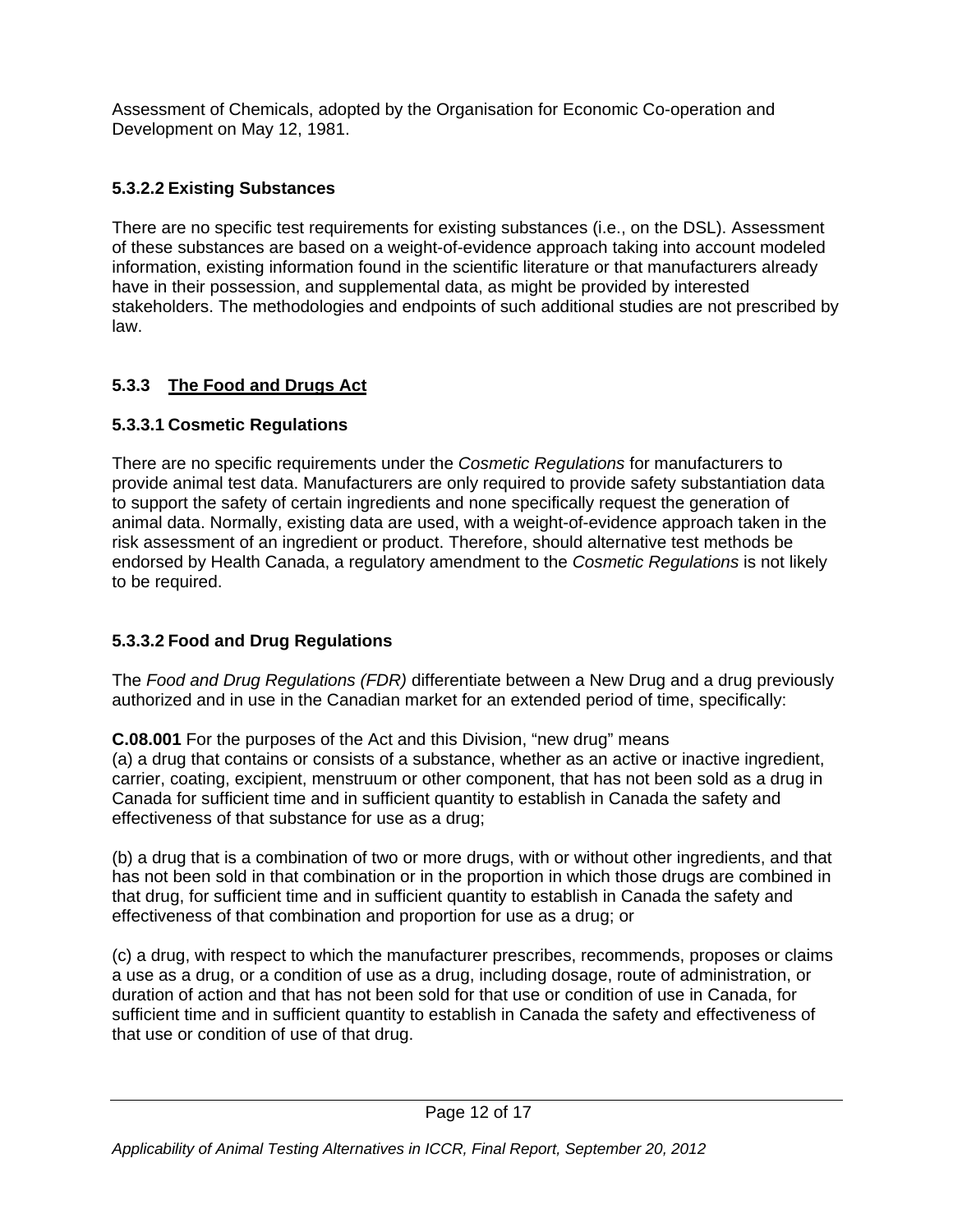All New Drugs are required to undergo testing as per Division 8 of the FDR to demonstrate that these are safe and effective. Older products subject to Division 1 may also necessitate testing for a new associated claim. In either of these instances, the FDR do not specify the precise required testing in detail. Instead, Health Canada employs guidance documents to address recommended test methods for a particular category of drug products. Should alternative test methods be endorsed by Health Canada for products regulated under the FDR, this would either be done on a case-by-case submission specific basis or through development of guidance to industry. A regulatory amendment is not likely to be required.

#### **5.3.3.3 Natural Health Product Regulations**

There are no specific requirements under the *Natural Health Product Regulations* (NHPR) for manufacturers to provide animal test data. Manufacturers are only required to provide data to support the safety of ingredients and no requirements for this data specifically request the generation of animal data. Normally, existing data are used, with a weight of evidence approach taken in the risk assessment of an ingredient or product.

Health Canada employs guidance documents to address recommended data for natural health products. Should alternative test methods be endorsed by Health Canada for products regulated under the NHPR, this would either be done on a case-by-case submission specific basis or through development of guidance to industry. A regulatory amendment is not likely to be required.

#### **5.3.4 Adoption of alternative test methods**

Canada accepts OECD Guidelines for the Testing of Chemicals as the standard for toxicity testing, and where possible, the OECD is striving to develop alternative methods. Such OECD adopted alternative test methods are accepted by Health Canada for the purposes of risk assessment if the test is appropriate for the endpoint and type of chemical tested. Validation and adoption of such alternative tests remain a lengthy process.

Health Canada is an active participant in the ICATM process, which strives to promote agreement on recommendations for alternative methods among the participating jurisdictions. Therefore, an alternative method may be accepted by Health Canada under ICATM prior to adoption under the OECD Guidelines for the Testing of Chemicals.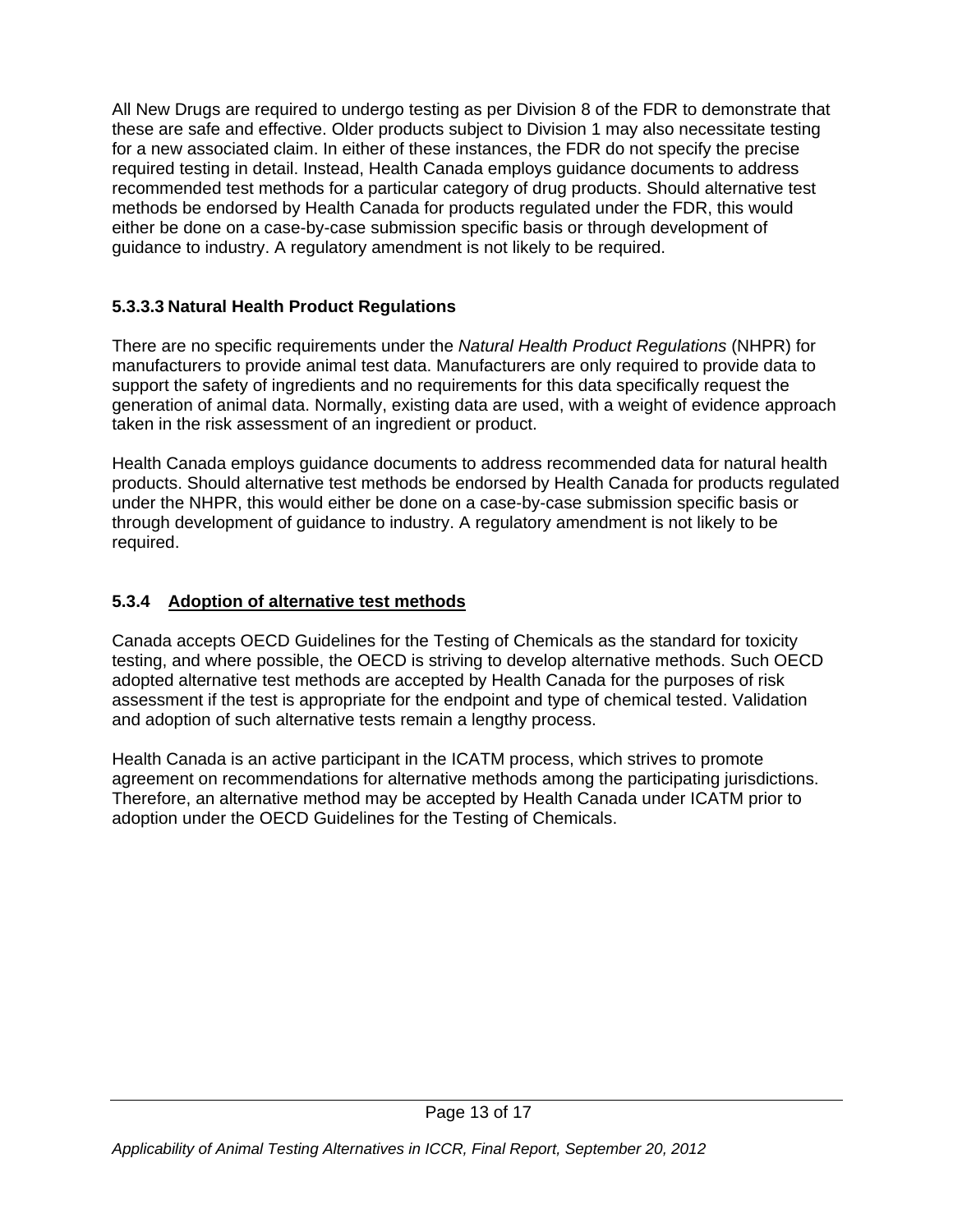# **5.4 Situation in the United States**

#### **5.4.1 Statutory and Regulatory Requirements for Cosmetic Products**

In the United States, both industry and regulatory authorities have a long-established commitment to reduce or replace the need for animal testing. From this arises a collective interest, across all sectors, for accelerating meaningful and rapid progress for research to develop alternative methods; for lab investigations to validate alternative methods; and importantly, for a regulatory framework to adopt validated alternatives.

Section 601(a) of the Federal Food, Drug, and Cosmetic Act (FD&C Act) prohibits the use in a cosmetic of any unsafe substance that may render the cosmetic injurious to health. FDA has not prepared a formal list of toxicology test methods for use in determining the safety of cosmetic ingredients and cosmetic products. The preamble to Section 740.10 is the only formal guidance that FDA has provided on cosmetic ingredient and cosmetic product safety substantiation, and that document purposely did not provide a list of required tests or test methods. Instead, FDA has relied on general scientific principles of risk assessment.

In 1997, the United States created ICCVAM to reduce animal testing. At the same time, NICEATM was established to administer and provide scientific support for ICCVAM activities, and to conduct validation studies on alternative test methods. These were created by administrative action, not by legislation. However, in 2000, the ICCVAM Authorization Act of 2000 was signed into law, establishing ICCVAM as a permanent interagency coordinating committee under NICEATM. The law directs ICCVAM to carry out specific duties, including the coordination of technical reviews of proposed alternative methods and submitting ICCVAM test recommendations to appropriate Federal agencies. The Act charges Federal agencies to review ICCVAM recommendations and to notify ICCVAM of their findings within 180 days. The Act further requires ICCVAM to make ICCVAM test recommendations and Agency responses available to the public.

FDA serves on the ICCVAM and works closely with the NICEATM. In evaluating whether a proposed new method is adequately validated and has sufficient performance for use in regulatory decisions, ICCVAM coordinates with and takes into consideration the views of its counterpart national validation organizations, which include ECVAM, JaCVAM, and Health Canada. This coordination is accomplished in accordance with the provisions of a Memorandum of Cooperation for the International Cooperation on Alternative Test Methods (ICATM) signed in 2009 by the four participating countries, and was re-signed in 2011 with the addition of KoCVAM to include Korea.

Once ICCVAM recommends that an alternative method, with a defined scope and caveats, has been adequately validated it may be forwarded to Federal agencies to consider for potential regulatory application. Agency acceptance is on a case-by-case basis.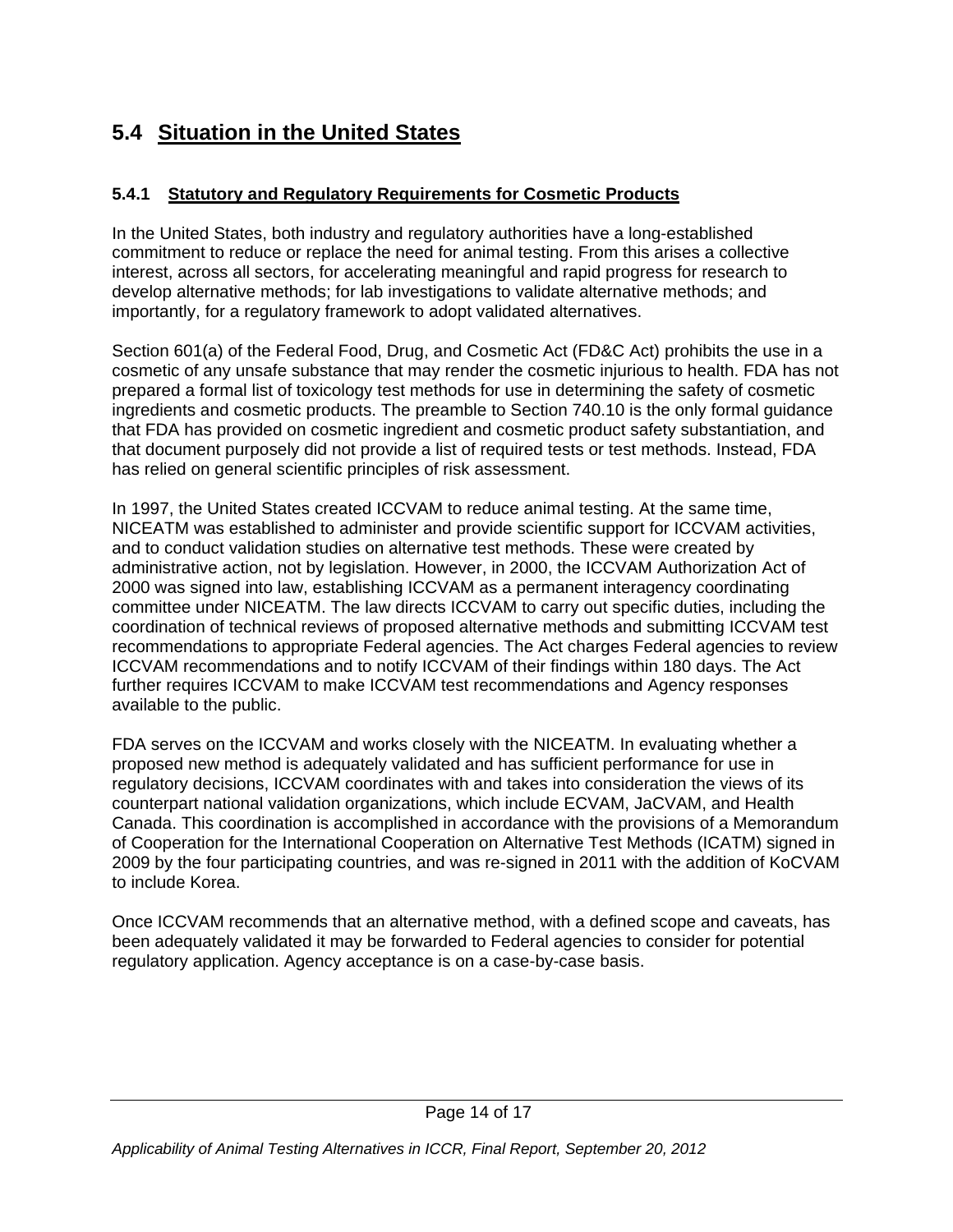# **5.5 Situation in Japan**

#### **5.5.1 The background of alternative methods for animal testing in Japan**

The Act on Welfare and Management of Animals (Law No.105, 1973) was revised in 2006, incorporating basic consideration for animal testing, handling of animals, and reduction, refinement, and replacement (3Rs) principles, together with requirements when animal tests are carried out.

As one of the enforcement regulations of this law, The Guidelines for Raising and Keeping of Laboratory Animals, Ministrial Ordinance No. 88, Ministry of Environment, 2006 was published. The Ministry of Health, Labour and Welfare (MHLW); Ministry of Education, Culture, Sports, Science and Technology; and the Ministry of Agriculture, Forestry and Fisheries notified respectively guidelines regarding proper conduct of animal experiments addressed to public research laboratories of their own jurisdiction

The guidelines stipulate the responsibility of the director of the laboratory and of researchers, the establishment and defining the role of the Animal Care and Use Committee, and care and management of laboratory animals.

For the promotion of 3Rs principles, it was considered important to have an institution to evaluate alternative testing methods to relieve the pain of animals. This is the background in which JaCVAM was inaugurated in November 2005 within the National Institute of Health Sciences with a mission to promote the 3Rs and to establish guidelines for new alternative experimental methods through international collaboration.

JaCVAM has its role to promote 3Rs in animal testing through validation and evaluation of alternative test methods under international collaboration, always keeping the protection of human health as an ultimate goal. The evaluation of whether proposed methods by sponsors are appropriate to be regulatorily accepted and the clarification for their application are also an important mission of JaCVAM.

JaCVAM has the Steering Committee, which is responsible for management of JaCVAM. The Regulatory Acceptance Board examines regulatory acceptance of validation studies submitted by the ad hoc validation team, which is organized under delegation of the Steering Committee for each study.

The process of regulatory acceptance starts with the validation study by the ad hoc validation management team, evaluation by the ad hoc peer review panel, and then examination of appropriateness of regulatory acceptance as well as its application by the Regulatory Acceptance Board, and ends with approval by the Steering Committee, as well as publication of these reports on the website.

JaCVAM collaborates with ICCVAM, ECVAM, KoCVAM, and Health Canada under the framework of ICATM for promotion of validation studies as well as international cooperation in this field.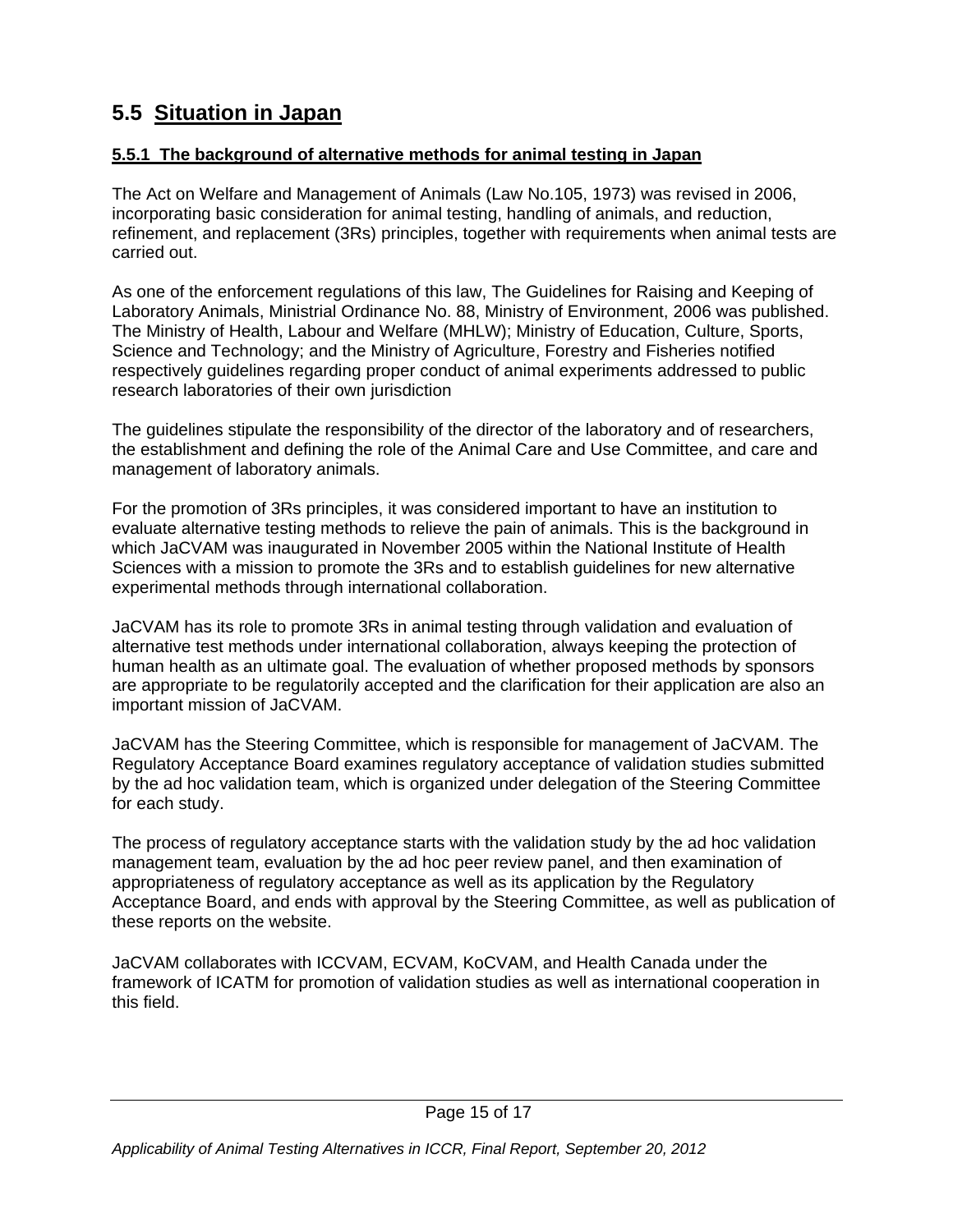#### **5.5.2 Legal acceptance of alternative testing methods for safety evaluation of cosmetics**

In 2006, "Questions and Answers (Q&A) on Data to be attached to Marketing Approval Applications for Quasi-drugs and Requests for Revision of Cosmetic Standards" was published by MHLW, stating that the reports obtained using alternative methods adopted by OECD could be accepted as the documents to be attached for application of Quasi-drugs and also for application of revision of Cosmetic Standards.

To clarify the regulatory acceptance process with test methods which are evaluated by JaCVAM, MHLW published a notice in February 2011 stating the results obtained with tests accepted by JaCVAM and properly carried can be used for the application of Quasi-drugs, and also for the revision of Cosmetic Standards.

After validations and peer reviews of JaCVAM, including a case under international cooperation in the framework of ICATM for its scientific appropriateness, the test method is sent to the Regulatory Acceptance Board for examination of regulatory acceptance and the scope of application to be used for Cosmetics and Quasi-drug safety tests. Then the Steering Committee approves and publishes the test method.

Just to clarify, as stated in the above, the results obtained using testing methods which have been adopted by OECD in the past can be also accepted as the documents for application of Quasi-drugs and for revision of Cosmetic Standards.

Aside from the regulatory acceptance process, there are no limitations that new testing methods are used as screening methods for in-house study, even if the method is not regulatorily accepted by JaCVAM.

Japan Cosmetic Industry Association (JCIA) revised in 2008 "2001 Guidelines for the Safety Evaluation of Cosmetics," considering important changes in the cosmetic environment incorporating the 2006 SCCP Guidance revised to cope with the 7th amendment of European Cosmetic Directive 76/768 and the revision of CTFA Guidelines. JCIA Guidelines show available alternative methods for each type of safety evaluation together with conditions for the testing laboratories, which must have sufficient scientific background data on such tests and must be able to explain the appropriateness of using such tests.

# **6. CONCLUSIONS**

Alternatives to animal testing for cosmetics are a topic of international relevance. The scientific, business, ethical, and `, to some extent, legal drivers towards alternative test methods are common across the ICCR regions.

Today, there are still diverging levels of acceptance of alternative methods across the world.

Companies considering the use of non-animal safety information face the uncertainty that the resulting safety assessment might be challenged or not accepted by regulators. Companies also